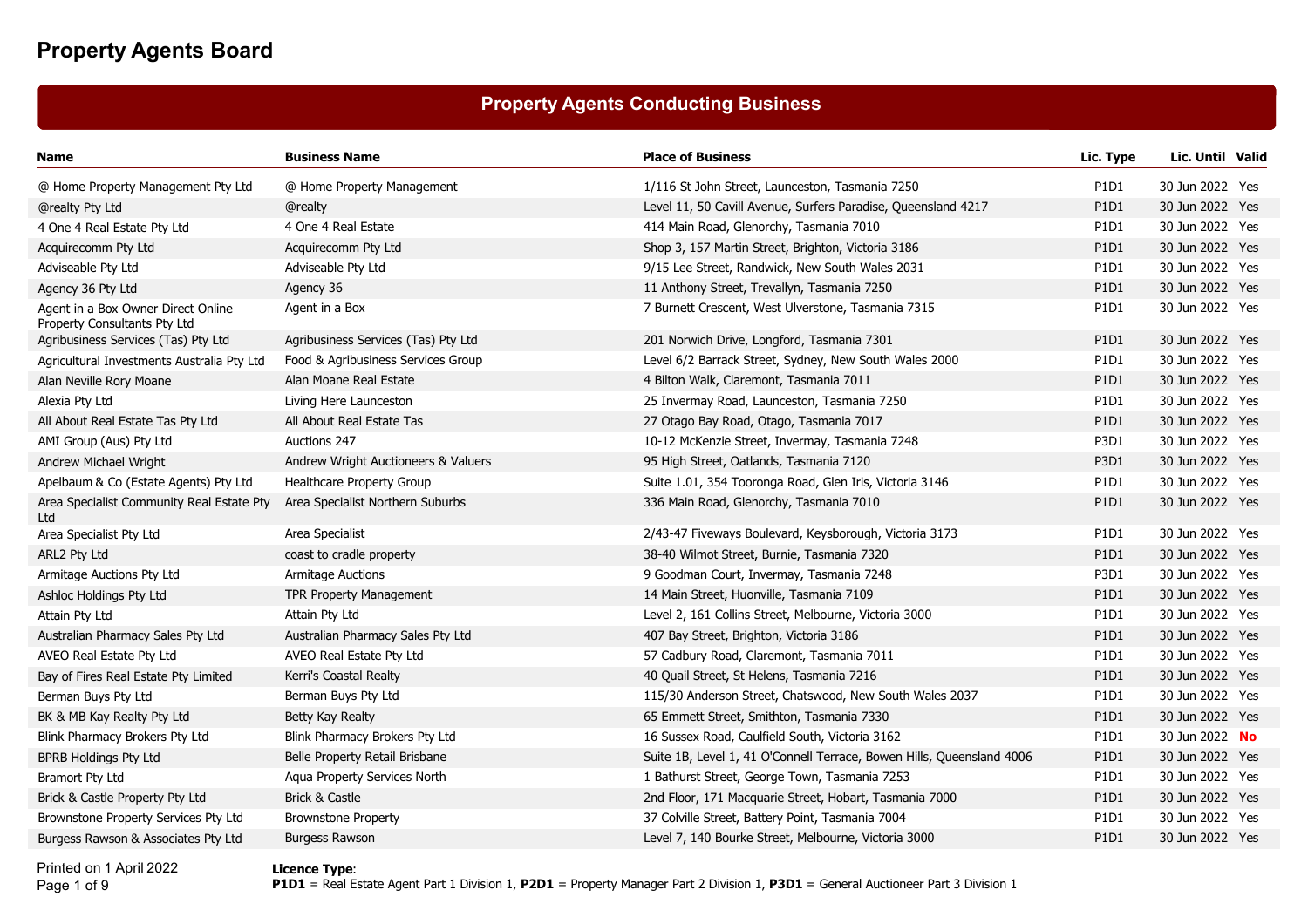## **Property Agents Conducting Business**

| Name                                                          | <b>Business Name</b>                                       | <b>Place of Business</b>                                   | Lic. Type                     | Lic. Until Valid |  |
|---------------------------------------------------------------|------------------------------------------------------------|------------------------------------------------------------|-------------------------------|------------------|--|
| Burnie Real Estate Pty Ltd                                    | First National Real Estate Burnie                          | 2/203 Mount Street, Upper Burnie, Tasmania 7320            | P1D1                          | 30 Jun 2022 No   |  |
| Burt and Dano Pty Ltd                                         | <b>Gowans Auctions</b>                                     | 37 Main Road, Moonah, Tasmania 7009                        | P <sub>3</sub> D <sub>1</sub> | 30 Jun 2022 Yes  |  |
| Bushby & Co Pty Ltd                                           | <b>Bushby Property Group</b>                               | 117 Cimitiere Street, Launceston, Tasmania 7250            | P1D1                          | 30 Jun 2022 Yes  |  |
| Buyers Agents Tasmania Pty Ltd                                | <b>Buyers Agents Tasmania</b>                              | 33 Devon Hills Road, Devon Hills, Tasmania 7300            | P1D1                          | 30 Jun 2022 Yes  |  |
| BuyMyHome (Agency) Pty Ltd                                    | BuyMyPlace                                                 | Level 9, 34 Queen Street, Melbourne, Victoria 3000         | P1D1                          | 30 Jun 2022 Yes  |  |
| Calmbrook Pty Ltd                                             | PRD Hobart                                                 | 493 Main Road, Glenorchy, Tasmania 7010                    | P1D1                          | 30 Jun 2022 Yes  |  |
| CBRE (GCS) Pty Limited                                        | CBRE (GCS) Pty Limited                                     | Level 21, 363 George Street, Sydney, New South Wales 2000  | P1D1                          | 30 Jun 2022 No   |  |
| CBRE (V) Pty Limited                                          | CBRE (V) Pty Limited                                       | Level 34, 8 Exhibition Street, Melbourne, Victoria 3000    | P1D1                          | 30 Jun 2022 Yes  |  |
| CD Property Pty Ltd                                           | <b>Spinks Property Services</b>                            | 54 Emmett Street, Smithton, Tasmania 7330                  | P1D1                          | 30 Jun 2022 Yes  |  |
| Charter Hall Real Estate Management<br>Services (Tas) Pty Ltd | Charter Hall Real Estate Management Services (Tas) Pty Ltd | Level 23, 130 Lonsdale Street, Melbourne, Victoria 3000    | P1D1                          | 30 Jun 2022 Yes  |  |
| Christopher Stafford                                          | North West Property Agents                                 | Level 1, Office 2 83a Wilson Street, Burnie, Tasmania 7320 | P1D1                          | 30 Jun 2022 Yes  |  |
| Churchill Real Estate Aus Pty Ltd                             | Churchill Real Estate Aus                                  | 3985 Bruny Island Main Road, Alonnah, Tasmania 7150        | P1D1                          | 30 Jun 2022 Yes  |  |
| Clapton Pty Ltd                                               | property plus tasmania                                     | 133 Rooke Street, Devonport, Tasmania 7310                 | P1D1                          | 30 Jun 2022 Yes  |  |
| Clarence Real Estate Pty Ltd                                  | One Agency Hobart                                          | 19 Gordon Street, Sorell, Tasmania 7172                    | P1D1                          | 30 Jun 2022 Yes  |  |
| <b>CLTPP Pty Ltd</b>                                          | Raine & Horne Kingston                                     | 98 Beach Road, Kingston, Tasmania 7050                     | P1D1                          | 30 Jun 2022 Yes  |  |
| <b>Colin Mark Sacks</b>                                       |                                                            | Suite 3, 19 William Street, Balaclava, Victoria 3183       | P1D1                          | 30 Jun 2022 Yes  |  |
| Collins Real Estate Pty Ltd                                   | One Agency Collins Real Estate                             | 59 Best Street, Devonport, Tasmania 7310                   | P1D1                          | 30 Jun 2022 Yes  |  |
| Colville Auctions Pty Ltd                                     | <b>Colville Fine Art Auctions</b>                          | 115/15 Castray Esplanade, Hobart, Tasmania 7000            | P3D1                          | 30 Jun 2022 Yes  |  |
| Congruent Holdings Pty Ltd                                    | 4front Real Estate                                         | 66 Alexandra Road, Ulverstone, Tasmania 7315               | P1D1                          | 30 Jun 2022 Yes  |  |
| Connolly Roberts Estate Agents Pty Ltd                        | <b>CRE Brokers</b>                                         | 4/10 Lakewood Boulevard, Carrum Downs, Victoria 3201       | P <sub>1</sub> D <sub>1</sub> | 30 Jun 2022 Yes  |  |
| Cooper Newman Pty Ltd                                         | Amicum                                                     | 49 Railway Road, Blackburn, Victoria 3130                  | P1D1                          | 30 Jun 2022 Yes  |  |
| CR Real Estate Pty Ltd                                        | <b>CR Real Estate</b>                                      | 157 New Town Road, New Town, Tasmania 7008                 | P1D1                          | 30 Jun 2022 Yes  |  |
| Craig Morris Heppell                                          | Ulverstone Real Estate                                     | 7 Burnett Crescent, West Ulverstone, Tasmania 7315         | P1D1                          | 30 Jun 2022 Yes  |  |
| Cromwell Property Services Pty Ltd                            | Cromwell Property Services Pty Ltd                         | Level 19, 200 Mary Street, Brisbane, Queensland 4000       | P1D1                          | 30 Jun 2022 Yes  |  |
| Cunic Realty Pty Ltd                                          | <b>Cunic Realty</b>                                        | 209 Elizabeth Street, Hobart, Tasmania 7000                | P1D1                          | 30 Jun 2022 Yes  |  |
| Curo Property Services Pty Ltd                                | <b>Curo Property Services</b>                              | 145 Davey Street, Hobart, Tasmania 7000                    | P2D1                          | 30 Jun 2022 Yes  |  |
| Custodian Nominees Pty Ltd                                    | Raine & Horne Hobart                                       | 136 Davey Street, Hobart, Tasmania 7000                    | P1D1                          | 30 Jun 2022 Yes  |  |
| Dannii Campbell Property Pty Ltd                              | Dannii Campbell Property                                   | 21 Boongala Terrace, Maroochydore, Queensland 4558         | P1D1                          | 30 Jun 2022 Yes  |  |
| Darren Reed                                                   | East coast and country real estate                         | 4 Short Street, Fingal, Tasmania 7214                      | P1D1                          | 30 Jun 2022 Yes  |  |
| David Alan Smith                                              |                                                            | 502/416 Gore Street, Fitzroy, Victoria 3065                | P <sub>1</sub> D <sub>1</sub> | 30 Jun 2022 Yes  |  |
| Dental Brokers Australia Pty Ltd                              | Dental Brokers Australia Pty Ltd                           | 36 Alexandrina Road, Mount Martha, Victoria 3934           | P1D1                          | 30 Jun 2022 Yes  |  |
| Destinaria Pty Ltd                                            | Matt Kelly Property                                        | 83b Reiby Street, Ulverstone, Tasmania 7315                | P1D1                          | 30 Jun 2022 Yes  |  |
|                                                               |                                                            |                                                            |                               |                  |  |

Printed on 1 April 2022Page 2 of 9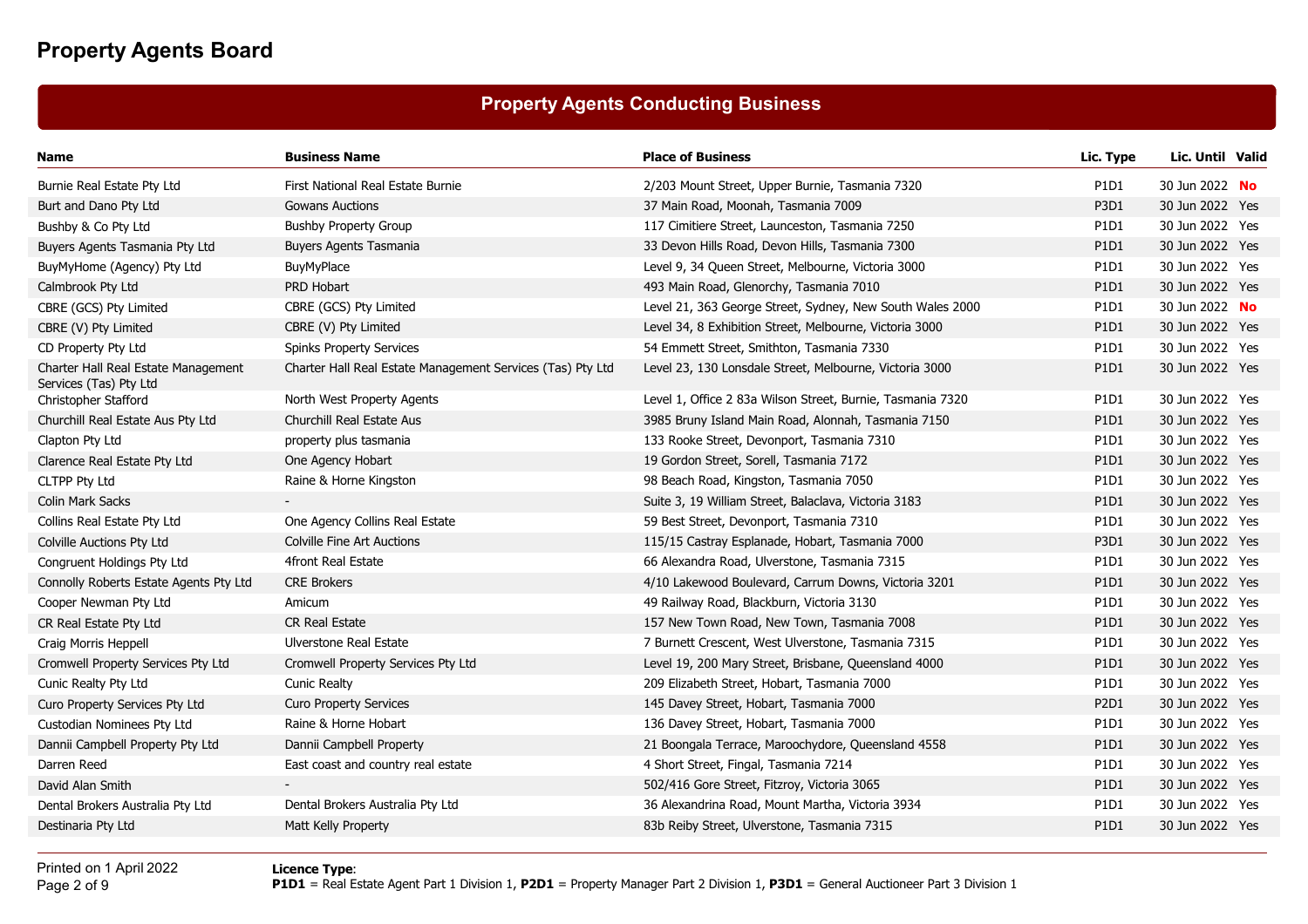## **Property Agents Conducting Business**

| Name                                     | <b>Business Name</b>                     | <b>Place of Business</b>                                       | Lic. Type   | Lic. Until Valid |  |
|------------------------------------------|------------------------------------------|----------------------------------------------------------------|-------------|------------------|--|
| Development Agency Group Pty Ltd         | Development Agency Group Pty Ltd         | 16/269 Hampton Street, Hampton, Victoria 3188                  | P1D1        | 30 Jun 2022 Yes  |  |
| <b>DKLAT Pty Ltd</b>                     | Ray White (Launceston)                   | 189 Charles Street, Launceston, Tasmania 7250                  | P1D1        | 30 Jun 2022 Yes  |  |
| DL and RM Enterprises Pty Ltd            | One Agency Launceston                    | 4/17-19 Abbott Street, East Launceston, Tasmania 7250          | P1D1        | 30 Jun 2022 Yes  |  |
| DMY Pty Ltd                              | DMY Pty Ltd                              | Level 8 805/220 Collins Street, Melbourne, Victoria 3000       | P1D1        | 30 Jun 2022 Yes  |  |
| Dominion Group (Vic) Pty Limited         | Dominion Group (Vic) Pty Limited         | 191 Kensington Road, West Melbourne, Victoria 3003             | <b>P3D1</b> | 30 Jun 2022 Yes  |  |
| Downton Investments Pty Ltd              | Downton Property                         | 180 Campbell Street, Hobart, Tasmania 7000                     | P1D1        | 30 Jun 2022 Yes  |  |
| Edwards Windsor Pty Ltd                  | Edwards Windsor Real Estate              | Level 2 89 Brisbane Street, Hobart, Tasmania 7000              | P1D1        | 30 Jun 2022 Yes  |  |
| Eighteen Fitzroy Pty Ltd                 | Little City Group                        | 18 Fitzroy Place, Sandy Bay, Tasmania 7005                     | P1D1        | 30 Jun 2022 Yes  |  |
| EIS Property (Tas) Pty Ltd               | <b>EIS Property Hobart</b>               | 229 Elizabeth Street, Hobart, Tasmania 7000                    | P1D1        | 30 Jun 2022 Yes  |  |
| EIS Property Sales Pty Ltd               | <b>EIS Property</b>                      | 229 Elizabeth Street, Hobart, Tasmania 7000                    | P1D1        | 30 Jun 2022 Yes  |  |
| Elders Real Estate (Tasmania) Pty Ltd    | <b>Elders Towns Shearing</b>             | 58 Elizabeth Street, Launceston, Tasmania 7250                 | P1D1        | 30 Jun 2022 Yes  |  |
| Elders Rural Services Australia Limited  | Elders                                   | 2 Richard Street, Western Junction, Tasmania 7212              | <b>P3D1</b> | 30 Jun 2022 Yes  |  |
| Endurance (Tas) Pty Ltd                  | Kate Storey Realty                       | 153 Arthur Highway, Dunalley, Tasmania 7177                    | P1D1        | 30 Jun 2022 Yes  |  |
| <b>ES Logistics Pty Ltd</b>              | Century 21 Banks Property Group          | 139 William Street, Devonport, Tasmania 7310                   | P1D1        | 30 Jun 2022 Yes  |  |
| Estate Management (Tas) Pty Ltd          | L.J. Hooker St. Helens                   | 36 Cecilia Street, St Helens, Tasmania 7216                    | P1D1        | 30 Jun 2022 Yes  |  |
| Fairouz (Fay) Fay Medawar                | Fay Business Agents                      | 17 Barriedale Court, Eltham, Victoria 3095                     | P1D1        | 30 Jun 2022 Yes  |  |
| Fall & Associates Pty Ltd                | Fall & Associates Pty Ltd                | 4 Howrah Road, Howrah, Tasmania 7018                           | P1D1        | 30 Jun 2022 Yes  |  |
| Finn Services Pty Ltd                    | Finn Services Pty Ltd                    | 29 Balfour Street, North Geelong, Victoria 3215                | P1D1        | 30 Jun 2022 Yes  |  |
| Flanagan Residential Pty Ltd             | Flanagan Residential                     | 108A Tamar Street, Launceston, Tasmania 7250                   | P1D1        | 30 Jun 2022 Yes  |  |
| Flex Realty Pty Ltd                      | Flex Realty Pty Ltd                      | 57 Main Road, Wivenhoe, Tasmania 7320                          | P1D1        | 30 Jun 2022 Yes  |  |
| Forge Group Tasmania Pty Ltd             | Forge Group Tasmania Pty Ltd             | 3 Sunray Court, Rokeby, Tasmania 7019                          | P1D1        | 30 Jun 2022 No   |  |
| Freedom Investors Pty Ltd                | Freedom Investors Pty Ltd                | Level 12, 201 Kent Street, Sydney, New South Wales 2000        | P1D1        | 30 Jun 2022 Yes  |  |
| Freycinet Real Estate Pty Ltd            | L J Hooker Bicheno                       | 73b Burgess Street, Bicheno, Tasmania 7215                     | P1D1        | 30 Jun 2022 Yes  |  |
| Future Assist Property Services Pty Ltd  | Future Assist Property Services Pty Ltd  | Level 3, 27-29 Crombie Avenue, Bundall, Queensland 4217        | P1D1        | 30 Jun 2022 Yes  |  |
| G & T Corporation Pty Ltd                | McGrath Hobart Estate Agents             | 44 Coolabah Road, Sandy Bay, Tasmania 7005                     | P1D1        | 30 Jun 2022 Yes  |  |
| Gayle Walker Real Estate Pty Ltd         | Gayle Walker Property Specialists        | 12 Ryeland Court, Rose Bay, Tasmania 7015                      | P1D1        | 30 Jun 2022 Yes  |  |
| Gleeve Pty Ltd                           | Moanes Real Estate                       | Shop 24 Claremont Plaza 35 Main Road, Claremont, Tasmania 7011 | P1D1        | 30 Jun 2022 Yes  |  |
| Global Investment Trading Group Pty Ltd  | John Levitt Real Estate                  | 12 Hurst Street, Lewisham, Tasmania 7173                       | P1D1        | 30 Jun 2022 Yes  |  |
| Goebird Pty Ltd                          | LJ Hooker Launceston City                | 309 Invermay Road, Invermay, Tasmania 7248                     | P1D1        | 30 Jun 2022 Yes  |  |
| Goodman Property Services (Aust) Pty Ltd | Goodman Property Services (Aust) Pty Ltd | 1-11 Hayes Road, Rosebery, New South Wales 2018                | P1D1        | 30 Jun 2022 Yes  |  |
| Grays (Vic) Pty Limited                  | Graysonline (Vic)                        | 3/25-33 Howard Road, Glenorchy, Tasmania 7010                  | P3D1        | 30 Jun 2022 Yes  |  |
| Grays Real Estate Australia Pty Ltd      | Grays Real Estate Australia              | Unit 2/25-33 Howard Road, Glenorchy, Tasmania 7010             | P1D1        | 30 Jun 2022 Yes  |  |
| Great Mountain Pty Ltd                   | First National Real Estate Claridge      | Shop 3/76-78 Emu Bay Road, Deloraine, Tasmania 7304            | P1D1        | 30 Jun 2022 Yes  |  |
|                                          |                                          |                                                                |             |                  |  |

Printed on 1 April 2022Page 3 of 9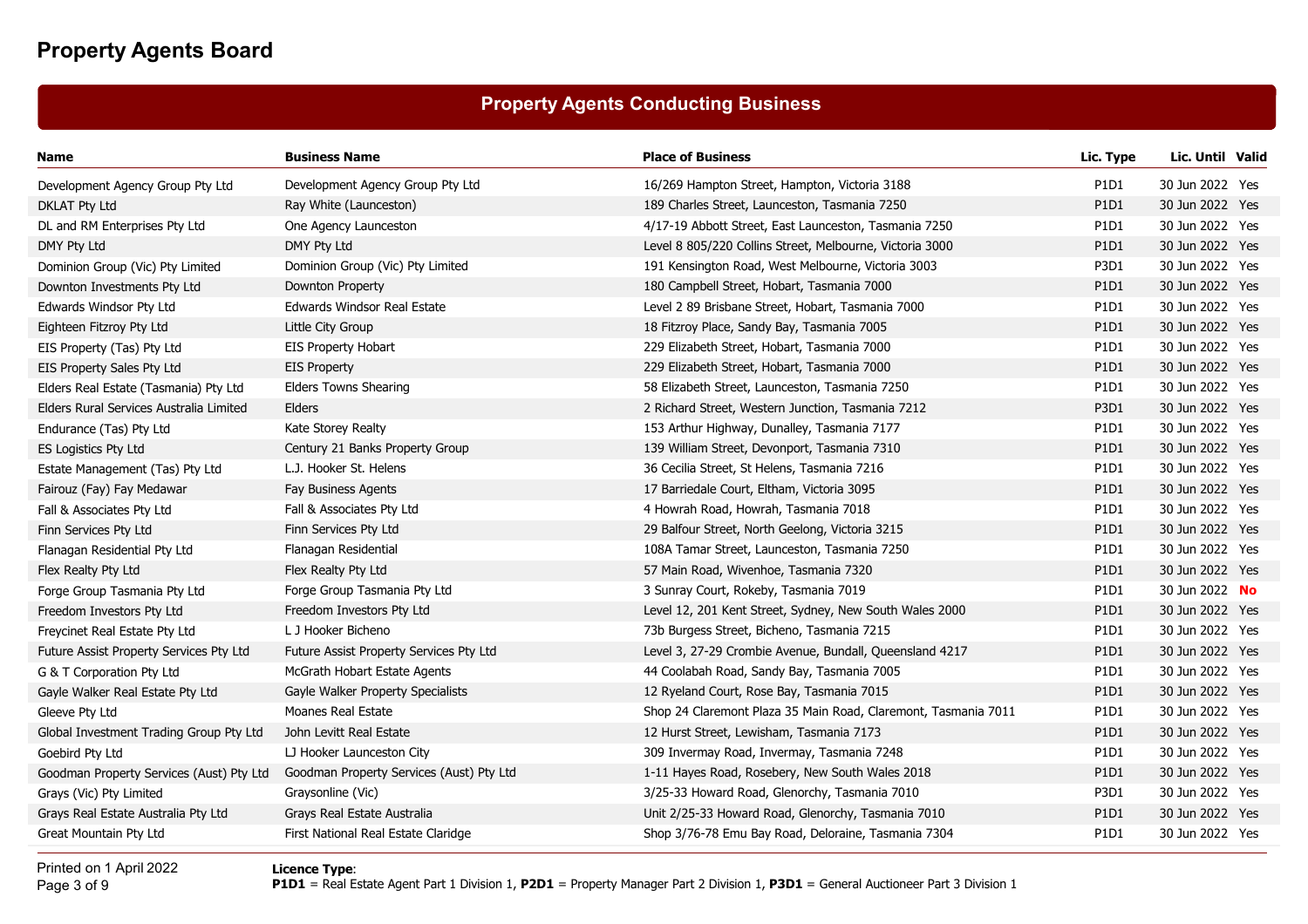## **Property Agents Conducting Business**

| Name                                  | <b>Business Name</b>                      | <b>Place of Business</b>                                                   | Lic. Type                     | Lic. Until Valid |  |
|---------------------------------------|-------------------------------------------|----------------------------------------------------------------------------|-------------------------------|------------------|--|
| Gregory Michael Salamito              | Ceda Professional Services                | 4 Glen Street, Essendon, Victoria 3040                                     | P1D1                          | 30 Jun 2022 Yes  |  |
| Gross Waddell ICR Pty Ltd             | Gross Waddell ICR                         | Level 1, 30 Collins Street, Melbourne, Victoria 3000                       | P1D1                          | 30 Jun 2022 Yes  |  |
| <b>GTR Holdings Pty Ltd</b>           | Q Real Estate Tas                         | 2 Que Court, Riverside, Tasmania 7250                                      | P1D1                          | 30 Jun 2022 Yes  |  |
| Habem Pty Ltd                         | Elders Real Estate Burnie                 | 72-74 Wilson Street, Burnie, Tasmania 7320                                 | P1D1                          | 30 Jun 2022 Yes  |  |
| Halliwell Property Agents Pty Ltd     | <b>Halliwell Property Agents</b>          | 17 Best Street, Devonport, Tasmania 7310                                   | P1D1                          | 30 Jun 2022 Yes  |  |
| Harrison Humphreys Pty Ltd            | Harrison Agents Launceston                | 48 Brisbane Street, Launceston, Tasmania 7250                              | P1D1                          | 30 Jun 2022 Yes  |  |
| HC Real Estate Pty Ltd                | Harcourts Northern Suburbs                | 339 Main Road, Glenorchy, Tasmania 7010                                    | P1D1                          | 30 Jun 2022 Yes  |  |
| Health and Education Pty Ltd          | Healthcare Property Consulting            | Suite 1.01, 354 Tooronga Road, Glen Iris, Victoria 3146                    | P1D1                          | 30 Jun 2022 Yes  |  |
| Hobart Business Brokerage Pty Ltd     | Ray White (Glenorchy)                     | 5/332-334 Main Road, Glenorchy, Tasmania 7010                              | P1D1                          | 30 Jun 2022 Yes  |  |
| Hobart Buyers Agents Pty Ltd          | Hobart Buyers Agents                      | 5 Flint Avenue, New Town, Tasmania 7008                                    | P1D1                          | 30 Jun 2022 Yes  |  |
| Hobart Property Holdings Pty Ltd      | Petrusma Property Management              | 26 Wellington Road, Lindisfarne, Tasmania 7015                             | P1D1                          | 30 Jun 2022 Yes  |  |
| Hobart Real Estate Pty Ltd            | Petrusma Property                         | 15 Shoreline Drive, Howrah, Tasmania 7018                                  | P1D1                          | 30 Jun 2022 Yes  |  |
| Howell Property Group Pty Ltd         | Howell Property Group                     | 61 Cameron Street, Launceston, Tasmania 7250                               | P <sub>1</sub> D <sub>1</sub> | 30 Jun 2022 Yes  |  |
| Humphreys Real Estate Pty Ltd         | Humphreys Real Estate                     | Ground Floor 30 Brisbane Street, Launceston, Tasmania 7250                 | P1D1                          | 30 Jun 2022 Yes  |  |
| Huon Valley Investments Pty Ltd       | Harcourts Huon Valley                     | 18 Main Street, Huonville, Tasmania 7109                                   | P1D1                          | 30 Jun 2022 Yes  |  |
| Hymans Asset Management Pty Limited   | Hymans Asset Management                   | Level 1/44 Pitt Street, Sydney, New South Wales 2000                       | P3D1                          | 30 Jun 2022 Yes  |  |
| I L Wollermann Pty Ltd                | Wollermann & Associates                   | 415 Canterbury Road, Surrey Hills, Victoria 3127                           | P1D1                          | 30 Jun 2022 Yes  |  |
| InfinityPlus Investment Group Pty Ltd | <b>InfinityPlus Real Estate</b>           | Level 6, 111 Macquarie Street, Hobart, Tasmania 7000                       | P1D1                          | 30 Jun 2022 Yes  |  |
| Insitu Property (Tas) Pty Ltd         | Insitu Property (Tas) Pty Ltd             | 233B Charles Street, Launceston, Tasmania 7250                             | P1D1                          | 30 Jun 2022 Yes  |  |
| Investorkit Pty Ltd                   | Investorkit Pty Ltd                       | 7 Frangipani Avenue, Glenwood, New South Wales 2768                        | P1D1                          | 30 Jun 2022 Yes  |  |
| Investors Dream Pty Ltd               | Investors Dream Pty Ltd                   | Ground Floor 79 George Street, Parramatta, New South Wales 2150            | P1D1                          | 30 Jun 2022 Yes  |  |
| J & S Huizing Realty Pty Ltd          | <b>Blue Edge Property</b>                 | 15 Hunter Street, Hobart, Tasmania 7000                                    | P1D1                          | 30 Jun 2022 Yes  |  |
| Jaks Realty Pty Ltd                   | Sunny Real Estate                         | 118 Saxon Drive, Acton Park, Tasmania 7170                                 | P1D1                          | 30 Jun 2022 Yes  |  |
| Jason O'Connor Eddington              | Facility Solutions Tasmania               | 113-115 Cimitiere Street, Launceston, Tasmania 7250                        | P2D1                          | 30 Jun 2022 Yes  |  |
| JEM PIP Pty. Ltd.                     | PIP Buyers Agent                          | 474 Mount Rumney Road, Mount Rumney, Tasmania 7170                         | P1D1                          | 30 Jun 2022 Yes  |  |
| JF & SK Marketing Pty Ltd             | Derwent Valley Real Estate                | 73 High Street, New Norfolk, Tasmania 7140                                 | P1D1                          | 30 Jun 2022 Yes  |  |
| JFL Group Pty Ltd                     | Harcourts Ulverstone & Penguin            | 2/26 King Edward Street, Ulverstone, Tasmania 7315                         | P1D1                          | 30 Jun 2022 Yes  |  |
| Jones Lang LaSalle (Vic) Pty Ltd      | Jones Lang LaSalle                        | Level 40, 101 Collins Street, Melbourne, Victoria 3000                     | P <sub>1</sub> D <sub>1</sub> | 30 Jun 2022 Yes  |  |
| JSH Commercial Pty Ltd                | Real Specialist                           | Level 6, Reserve Bank Building 111 Macquarie Street, Hobart, Tasmania 7000 | P1D1                          | 30 Jun 2022 Yes  |  |
| K F Tas (Property Services) Pty Ltd   | Knight Frank Tasmania                     | 5 Victoria Street, Hobart, Tasmania 7000                                   | P <sub>1</sub> D <sub>1</sub> | 30 Jun 2022 Yes  |  |
| Kahar Investments Pty Ltd             | Baxton Property Management Sandy Bay 7005 | 147 Sandy Bay Road, Sandy Bay, Tasmania 7005                               | P <sub>2</sub> D <sub>1</sub> | 30 Jun 2022 Yes  |  |
| Katjac (Tas) Pty Ltd                  | <b>NAI Harcourts North</b>                | 114 George Street, Launceston, Tasmania 7250                               | P1D1                          | 30 Jun 2022 Yes  |  |
| Kevin Noel Stapleton                  | Childcare Sales Australia                 | 24-26 Ben Lomond Drive, Highland Park, Queensland 4211                     | P1D1                          | 30 Jun 2022 Yes  |  |

Printed on 1 April 2022Page 4 of 9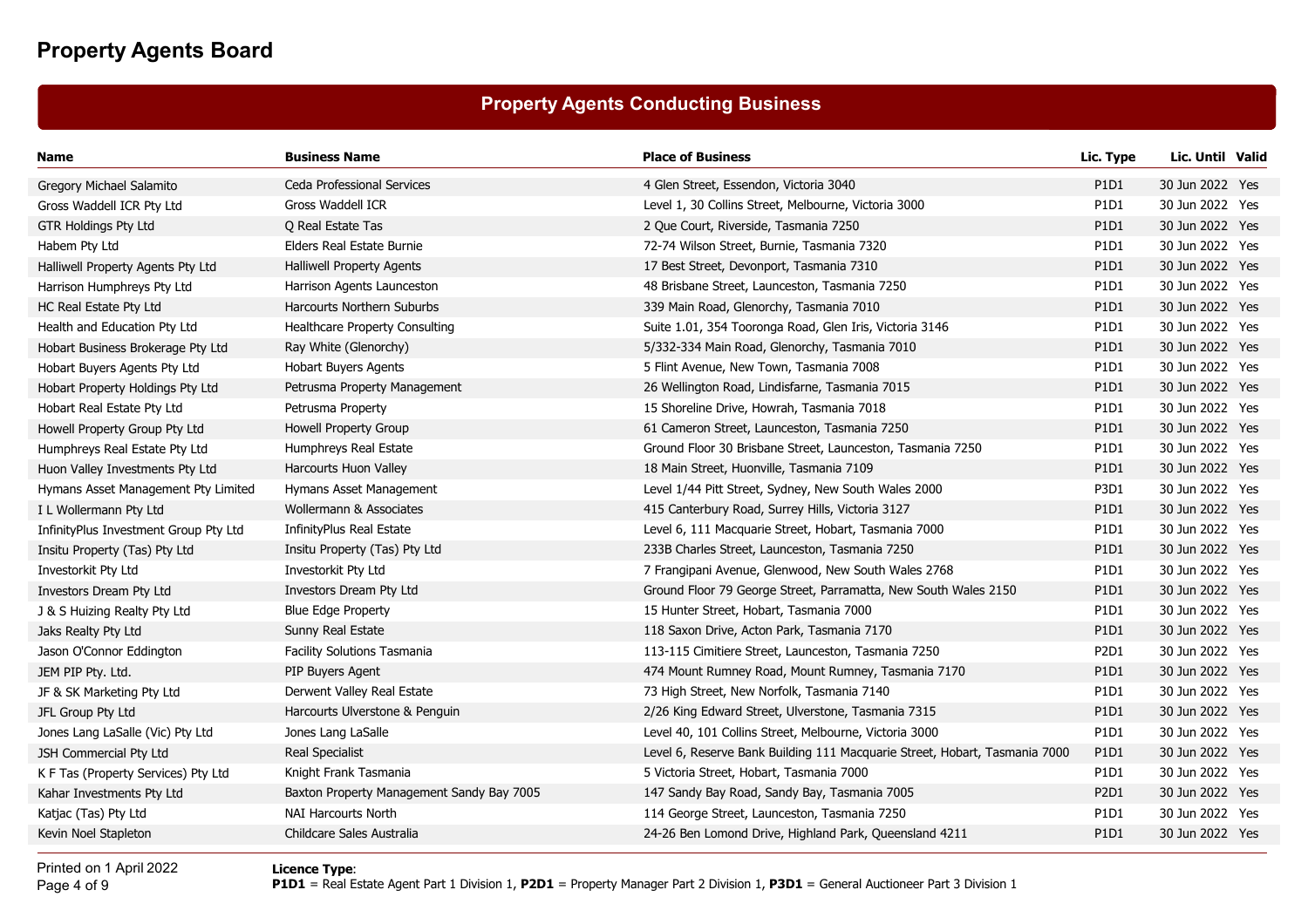## **Property Agents Conducting Business**

| Name                                   | <b>Business Name</b>                 | <b>Place of Business</b>                                  | Lic. Type                     | Lic. Until Valid |  |
|----------------------------------------|--------------------------------------|-----------------------------------------------------------|-------------------------------|------------------|--|
| Key 2 Property (Tas) Pty Ltd           | Key 2 Property                       | 101 Galvin Street, South Launceston, Tasmania 7250        | P1D1                          | 30 Jun 2022 Yes  |  |
| Key2 Property Asset Management Pty Ltd | Key2 Property Rentals                | 101 Galvin Street, South Launceston, Tasmania 7250        | P2D1                          | 30 Jun 2022 Yes  |  |
| King Island Real Estate Pty Ltd        | Harcourts King Island                | 2/34 Edward Street, Currie King Island, Tasmania 7256     | P1D1                          | 30 Jun 2022 Yes  |  |
| Kingborough Investments Pty Ltd        | Harcourts Kingborough                | 7 Beach Road, Kingston Beach, Tasmania 7050               | P1D1                          | 30 Jun 2022 Yes  |  |
| Kingborough Property Centre Pty Ltd    | First National Real Estate Kingston  | 2/16 Freeman Street, Kingston, Tasmania 7050              | P1D1                          | 30 Jun 2022 Yes  |  |
| Klay Adam Nayler                       | <b>Sherwood Auctions Statewide</b>   | 26 Belton Street, Acton, Tasmania 7320                    | P <sub>3</sub> D <sub>1</sub> | 30 Jun 2022 Yes  |  |
| KM Casa Pty Ltd                        | Casa Property Consultancy            | 10 Pascoe Street, West Launceston, Tasmania 7250          | P1D1                          | 30 Jun 2022 Yes  |  |
| Kunama Property Management Pty Ltd     | Kunama Property Management Pty Ltd   | 2/5 Bayfield Street, Rosny Park, Tasmania 7018            | <b>P1D1</b>                   | 30 Jun 2022 Yes  |  |
| Kunama Real Estate Pty Ltd             | Kunama                               | 2/5 Bayfield Street, Rosny, Tasmania 7018                 | P1D1                          | 30 Jun 2022 Yes  |  |
| LAWD Pty Ltd                           | LAWD Pty Ltd                         | Level 17, 41 Exhibition Street,, Melbourne, Victoria 3000 | P1D1                          | 30 Jun 2022 Yes  |  |
| Lee Jamieson's Real Estate Pty Ltd     | Lee Jamieson's Real Estate           | 44 William Street, Westbury, Tasmania 7303                | P1D1                          | 30 Jun 2022 Yes  |  |
| Leiper Property Group Pty Ltd          | View Real Estate Latrobe & Devonport | 56 Gilbert Street, Latrobe, Tasmania 7307                 | P <sub>1</sub> D <sub>1</sub> | 30 Jun 2022 Yes  |  |
| Lennard McLure Real Estate Pty Ltd     | Lennard McLure Real Estate Pty Ltd   | Level 6, 111 Macquarie Street, Hobart, Tasmania 7000      | P1D1                          | 30 Jun 2022 Yes  |  |
| Lima Devine Pty Ltd                    | Devine Rental Management             | 119 Harrington Street, Hobart, Tasmania 7000              | <b>P1D1</b>                   | 30 Jun 2022 No   |  |
| Livadi Estate Pty Ltd                  | St Andrews Estate Agents             | 44 Bathurst Street, Hobart, Tasmania 7000                 | P1D1                          | 30 Jun 2022 Yes  |  |
| M & M Real Estate (Tas) Pty Ltd        | Harcourts Launceston                 | 112-114 George Street, Launceston, Tasmania 7250          | P1D1                          | 30 Jun 2022 Yes  |  |
| M Boutique Real Estate Pty Ltd         | M Boutique Real Estate               | 85 Bayview Drive, Blackstone Heights, Tasmania 7250       | P1D1                          | 30 Jun 2022 Yes  |  |
| Mandy Jane Pty Ltd                     | <b>Exceed Property</b>               | 8 Bathurst Street, Richmond, Tasmania 7025                | P1D1                          | 30 Jun 2022 Yes  |  |
| Manheim Pty Ltd                        | Manheim                              | 19 Possum Road, Bridgewater, Tasmania 7030                | <b>P3D1</b>                   | 30 Jun 2022 Yes  |  |
| Marlow & Co Pty Ltd                    | Marlow & Co                          | 1st Floor 261 High Street, Ashburton, Victoria 3147       | <b>P1D1</b>                   | 30 Jun 2022 Yes  |  |
| McBroom & Co Pty Ltd                   | McBroom & Co Pty Ltd                 | 46 Dunraven Crescent, Doreen, Victoria 3754               | P1D1                          | 30 Jun 2022 Yes  |  |
| McDevitt Property Pty Ltd              | <b>McDevitt Property</b>             | 163 Sandy Bay Road, Sandy Bay, Tasmania 7005              | <b>P1D1</b>                   | 30 Jun 2022 Yes  |  |
| MDC (Tas) Pty Ltd                      | Harcourts North East                 | 24 King Street, Scottsdale, Tasmania 7260                 | P1D1                          | 30 Jun 2022 Yes  |  |
| Meander Valley Real Estate Pty Ltd     | Harcourts Meander Valley             | Shop 3, 53-55 Emu Bay Road, Deloraine, Tasmania 7304      | P1D1                          | 30 Jun 2022 Yes  |  |
| Medinvest Property Pty Ltd             | Medinvest Property Pty Ltd           | 21 Proctors Road, Dynnyrne, Tasmania 7005                 | P1D1                          | 30 Jun 2022 Yes  |  |
| Metro Digital Pty Ltd                  | Carolyn Dutton Real Estate           | 68 Shearwater Boulevard, Shearwater, Tasmania 7307        | <b>P1D1</b>                   | 30 Jun 2022 Yes  |  |
| Michael Burr & Associates Pty Ltd      | Michael Burr & Associates Pty Ltd    | 47 Oldaker Street, Devonport, Tasmania 7310               | P1D1                          | 30 Jun 2022 Yes  |  |
| Michael Daniel Gilbert                 |                                      | 30 Gowrie Avenue, Frankston South, Victoria 3199          | P <sub>1</sub> D <sub>1</sub> | 30 Jun 2022 Yes  |  |
| Midash Realty Pty Ltd                  | Beachwood Real Estate                | Shop 1, 2-4 Club Drive, Shearwater, Tasmania 7307         | P1D1                          | 30 Jun 2022 Yes  |  |
| Millen Holdings Pty Ltd                | Millen Holdings Pty Ltd              | 6 Compton Avenue, East Launceston, Tasmania 7250          | <b>P3D1</b>                   | 30 Jun 2022 Yes  |  |
| Mission Australia Housing              | Mission Australia Housing            | 20 North Parade, Rokeby, Tasmania 7019                    | P <sub>2</sub> D <sub>1</sub> | 30 Jun 2022 Yes  |  |
| MJG Real Estate Pty Ltd                | One Agency Burnie                    | 140 Wilson Street, Burnie, Tasmania 7320                  | <b>P1D1</b>                   | 30 Jun 2022 Yes  |  |
| MNRK Burnie Real Estate Pty Ltd        | <b>Harcourts Burnie</b>              | 44-46 Bass Highway, Cooee, Tasmania 7320                  | P1D1                          | 30 Jun 2022 Yes  |  |

Printed on 1 April 2022Page 5 of 9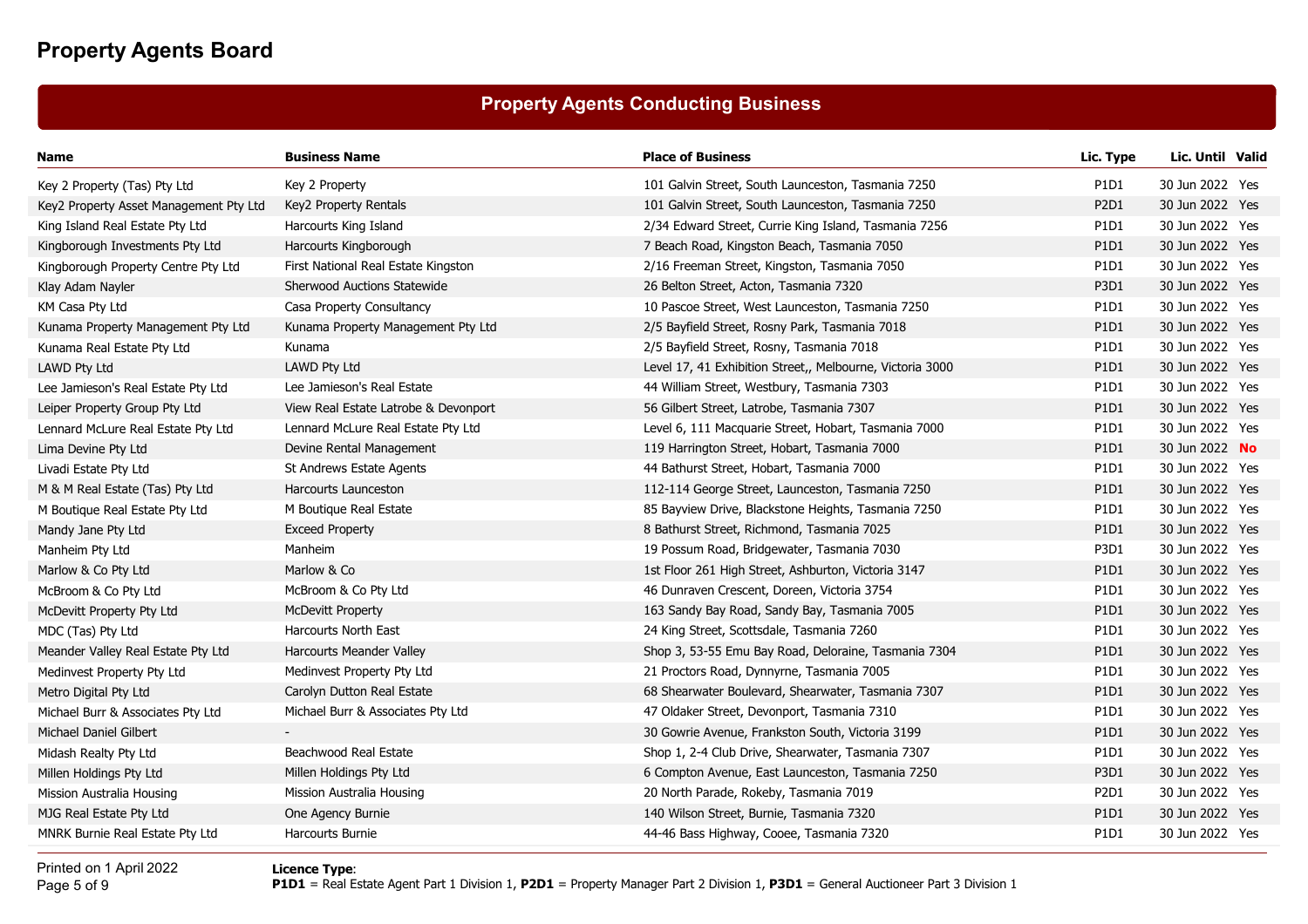## **Property Agents Conducting Business**

| Name                                                              | <b>Business Name</b>                 | <b>Place of Business</b>                                                                                                                 | Lic. Type                     | Lic. Until Valid |  |
|-------------------------------------------------------------------|--------------------------------------|------------------------------------------------------------------------------------------------------------------------------------------|-------------------------------|------------------|--|
| MPW Property Pty Ltd                                              | Peterswald for Property Sales        | 24/93 Salamanca Place, Battery Point, Tasmania 7004                                                                                      | P1D1                          | 30 Jun 2022 Yes  |  |
| MS Baker Pty Ltd                                                  | Sonya Baker Property                 | 64 Goldie Street, Wynyard, Tasmania 7325                                                                                                 | P1D1                          | 30 Jun 2022 Yes  |  |
| Msisa Consulting Pty Ltd                                          | Msisa Property and Consultant Agents | 3 Darren Court, Glenwood, New South Wales 2768                                                                                           | P1D1                          | 30 Jun 2022 Yes  |  |
| My Hobart Home Pty Ltd                                            | My Hobart Home                       | Level 2, 148 Collins Street, Hobart, Tasmania 7000                                                                                       | P1D1                          | 30 Jun 2022 Yes  |  |
| Myrtleforest Holdings Pty Ltd                                     | More Tasmania                        | Level 6, 111 Macquarie Street, Hobart, Tasmania 7000                                                                                     | P1D1                          | 30 Jun 2022 Yes  |  |
| Network Pacific Real Estate Pty Ltd                               | Network Pacific Real Estate Pty Ltd  | 5/303 Burwood Highway, Burwood East, Victoria 3151                                                                                       | P1D1                          | 30 Jun 2022 Yes  |  |
| Northern Midlands Real Estate Pty Ltd                             | <b>Harcourts Northern Midlands</b>   | 1/10 Marlborough Street, Longford, Tasmania 7301                                                                                         | P1D1                          | 30 Jun 2022 Yes  |  |
| Northern Tasmania Property Pty Ltd                                | E Property & Co                      | 75 Wellington Street, Longford, Tasmania 7301                                                                                            | P1D1                          | 30 Jun 2022 Yes  |  |
| NP Real Estate (Tas) Pty Ltd                                      | Elders Real Estate Southern Tasmania | 1698 Channel Highway, Margate, Tasmania 7054                                                                                             | P <sub>1</sub> D <sub>1</sub> | 30 Jun 2022 Yes  |  |
| Nutrien Ag Solutions Limited                                      | Roberts Real Estate                  | Level 10, 737 Bourke Street, Docklands, Victoria 3008                                                                                    | P1D1                          | 30 Jun 2022 Yes  |  |
| O2P Pty Ltd                                                       | Harcourts Devonport & Shearwater     | 21 Fenton Way, Devonport, Tasmania 7310                                                                                                  | P <sub>1</sub> D <sub>1</sub> | 30 Jun 2022 Yes  |  |
| OA Real Estate Pty Ltd                                            | OA Real Estate Pty Ltd               | Level 2 680 George Street, Sydney, New South Wales 2000                                                                                  | P1D1                          | 30 Jun 2022 Yes  |  |
| P R Scott Pty Ltd                                                 | Tasmanian Business & Property Sales  | Suite 9, Level 5 11 High Street, East Launceston, Tasmania 7250                                                                          | P1D1                          | 30 Jun 2022 Yes  |  |
| Paddington Property Group Pty Ltd                                 | Paddington Property Group            | Level 5, 24 Davey Street, Hobart, Tasmania 7000                                                                                          | P1D1                          | 30 Jun 2022 Yes  |  |
| Parker Family Enterprises Pty Ltd                                 | BelleParker@homes                    | 24D Wyndham Road, Claremont, Tasmania 7011                                                                                               | P1D1                          | 30 Jun 2022 Yes  |  |
| Parry Real Estate Pty Ltd                                         | Parry Property Tas                   | 287 Invermay Road, Invermay, Tasmania 7248                                                                                               | P1D1                          | 30 Jun 2022 Yes  |  |
| Pathway Property Management Pty Ltd                               | Pathway Property Management Pty Ltd  | Level 10, 30 Collins Street, Melbourne, Victoria 3000                                                                                    | P2D1                          | 30 Jun 2022 Yes  |  |
| Peter Lees Real Estate Pty Ltd                                    | Peter Lees Real Estate               | 152 Brisbane Street, Launceston, Tasmania 7250                                                                                           | P1D1                          | 30 Jun 2022 Yes  |  |
| Peter Leslie Le Fevre                                             | Tasmanian Heartlands Real Estate     | 9 Stutzer Street, Oatlands, Tasmania 7120                                                                                                | P1D1                          | 30 Jun 2022 Yes  |  |
| Pickles Auctions Pty Ltd                                          | Pickles Auctions Pty Ltd             | 56 Sunderland Street, Moonah, Tasmania 7009                                                                                              | P3D1                          | 30 Jun 2022 Yes  |  |
| Portside Pty Ltd                                                  | Agua Property Services North East    | 103 Main Street, Bridport, Tasmania 7262                                                                                                 | P1D1                          | 30 Jun 2022 Yes  |  |
| Prestige Homes of Australia Pty Limited                           | Ken Jacobs                           | Lingate House Level 1, Suite 5, 409-411 New South Head Road, Double Bay, N                                                               | P1D1                          | 30 Jun 2022 Yes  |  |
| Pricewaterhousecoopers Advisory<br>Services Australia Pty Limited |                                      | Pricewaterhousecoopers Advisory Services Australia Pty Limited Tower One International Towers Sydney Level 17, Barangaroo Avenue, Barang | P <sub>1</sub> D <sub>1</sub> | 30 Jun 2022 Yes  |  |
| Property Marketing & Management Pty Ltd                           | PMM Real Estate                      | 1A Bligh Street, Rosny Park, Tasmania 7018                                                                                               | P1D1                          | 30 Jun 2022 No   |  |
| Property One Bayside Pty Ltd                                      | Property One Bayside                 | 41 Seaford Road, Seaford, Victoria 3198                                                                                                  | P1D1                          | 30 Jun 2022 Yes  |  |
| Property Technology Group Pty Ltd                                 | <b>Rent Better</b>                   | 8/22 New Street, Bondi, New South Wales 2026                                                                                             | P1D1                          | 30 Jun 2022 Yes  |  |
| Property Wise Launceston Pty Ltd                                  | Property Wise Launceston Pty Ltd     | 101 Elizabeth Street, Launceston, Tasmania 7250                                                                                          | P1D1                          | 30 Jun 2022 Yes  |  |
| Propertyology Pty Ltd                                             | Propertyology Pty Ltd                | 7 Culgoola Street, Kedron, Queensland 4031                                                                                               | P1D1                          | 30 Jun 2022 Yes  |  |
| Qapital Investments Pty Ltd                                       | <b>Qapital Investments</b>           | 72 Elizabeth Street, Hobart, Tasmania 7000                                                                                               | P1D1                          | 30 Jun 2022 Yes  |  |
| Quarter One Investments Pty Ltd                                   | Hampton Peters Real Estate           | 20 Alexander Street, Burnie, Tasmania 7320                                                                                               | P1D1                          | 30 Jun 2022 Yes  |  |
| Quinn and Associates Pty Ltd                                      | Quinn and Associates Pty Ltd         | Upper Level, 85 Kent Street, Wooloowin, Queensland 4030                                                                                  | P1D1                          | 30 Jun 2022 Yes  |  |
| Real Estate Burnie Pty Ltd                                        | First National Real Estate Burnie    | 2/203 Mount Street, Upper Burnie, Tasmania 7320                                                                                          | P1D1                          | 30 Jun 2022 Yes  |  |
|                                                                   |                                      |                                                                                                                                          |                               |                  |  |

Printed on 1 April 2022Page 6 of 9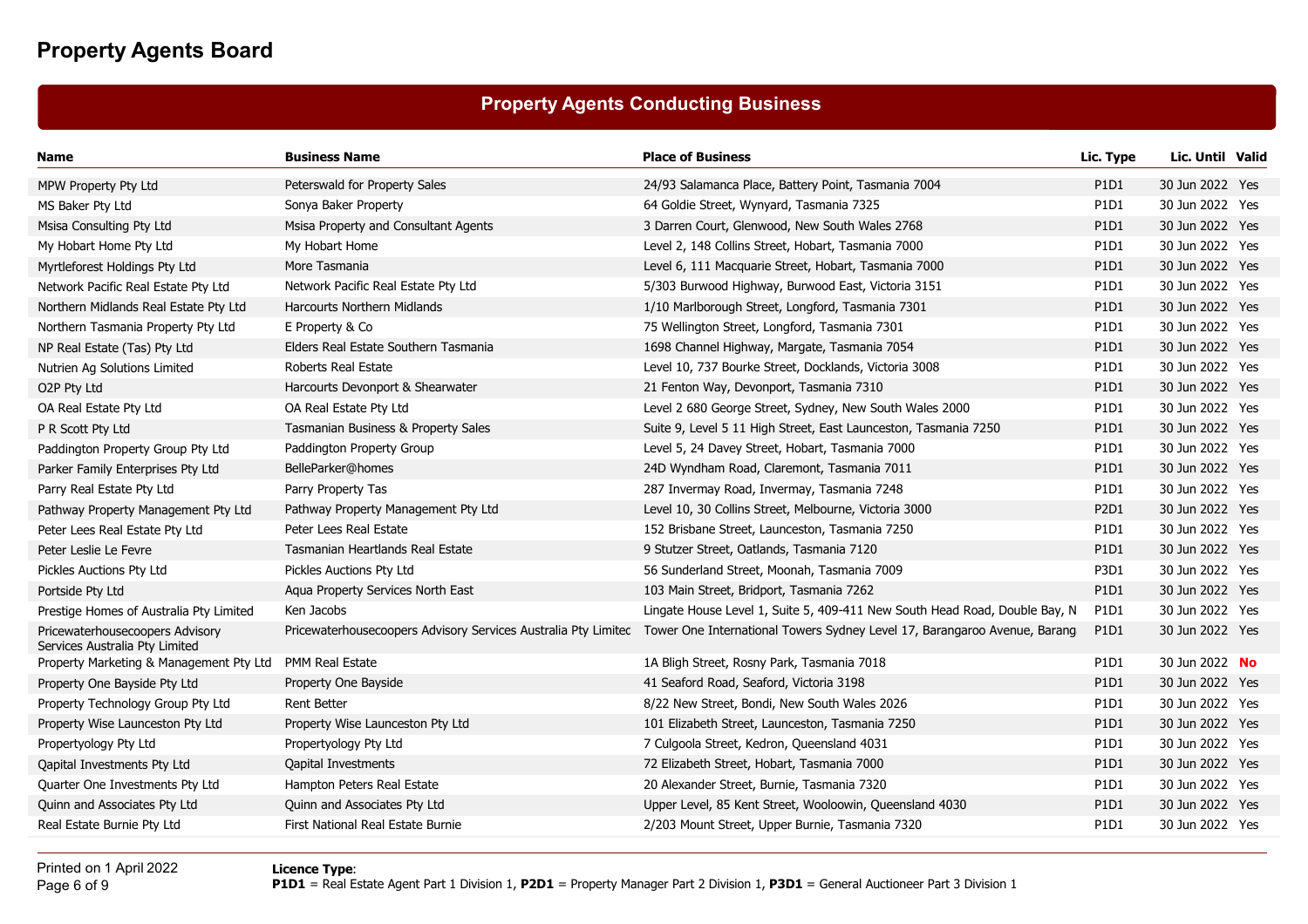## **Property Agents Conducting Business**

| Name                                | <b>Business Name</b>                              | <b>Place of Business</b>                                                     | Lic. Type                     | Lic. Until Valid |  |
|-------------------------------------|---------------------------------------------------|------------------------------------------------------------------------------|-------------------------------|------------------|--|
| Real Estate Dynamics Pty Ltd        | Real Estate Dynamics                              | 261 Charleton Street, Chandler, Queensland 4155                              | P1D1                          | 30 Jun 2022 Yes  |  |
| Real M&M Pty Ltd                    | LJ Hooker Devonport                               | 16 Don Road, Devonport, Tasmania 7310                                        | P1D1                          | 30 Jun 2022 Yes  |  |
| Rebecca Jeanne Holman               | Novus National Property Group                     | 12 Wandoo Court, Karana Downs, Queensland 4306                               | P1D1                          | 30 Jun 2022 Yes  |  |
| Reidlings Pty Ltd                   | <b>Tullochs Auctions</b>                          | 3-7 George Street, Launceston, Tasmania 7250                                 | P3D1                          | 30 Jun 2022 Yes  |  |
| Rethink Investing Pty Ltd           | Rethink Investing                                 | Shop 1 570-572 Oxford Street, Bondi Junction, New South Wales 2022           | P1D1                          | 30 Jun 2022 Yes  |  |
| RetPro Management Pty Ltd           | RetPro Management                                 | South Tower Level 20, 80 Collins Street, Melbourne, Victoria 3000            | P2D1                          | 30 Jun 2022 Yes  |  |
| Ripple Realty Pty Ltd               | Ripple Realty Pty Ltd                             | 83 Main Road, Moonah, Tasmania 7009                                          | P1D1                          | 30 Jun 2022 Yes  |  |
| Roberts Shearwater Pty Ltd          | Roberts Shearwater                                | 2 Quinlan Crescent, Shearwater, Tasmania 7307                                | P1D1                          | 30 Jun 2022 Yes  |  |
| Rock Rentals Holdings Pty Ltd       | <b>Rock Property</b>                              | 39 Sandy Bay Road, Hobart, Tasmania 7000                                     | P1D1                          | 30 Jun 2022 Yes  |  |
| Roseprint Pty Ltd                   | LJ Hooker Pinnacle Property                       | 402 Main Road, Glenorchy, Tasmania 7010                                      | P1D1                          | 30 Jun 2022 Yes  |  |
| Rosny Real Estate Pty Ltd           | Raine & Horne Eastern Shore                       | 1 Cambridge Road, Bellerive, Tasmania 7018                                   | P <sub>1</sub> D <sub>1</sub> | 30 Jun 2022 Yes  |  |
| Roundabout Ventures Pty Ltd         | L'Abode Accommodation Specialist                  | Level 14, 275 Alfred Street, North Sydney, New South Wales 2060              | P2D1                          | 30 Jun 2022 Yes  |  |
| Salamanca Realty Pty Ltd            | Salamanca Realty                                  | 2/1 Castray Esplanade, Battery Point, Tasmania 7000                          | P1D1                          | 30 Jun 2022 Yes  |  |
| Samoun Family Pty Ltd               | Paramount Business Brokers                        | 1324/401 Docklands Drive, Docklands, Victoria 3008                           | P1D1                          | 30 Jun 2022 Yes  |  |
| Saunders Property Group Pty Ltd     | Saunders Property Group                           | 54 High Street, East Launceston, Tasmania 7250                               | P1D1                          | 30 Jun 2022 Yes  |  |
| Savills (Tas) Pty Limited           | Savills                                           | Level 25, Governor Phillip Tower 1 Farrer Place, Sydney, New South Wales 200 | P1D1                          | 30 Jun 2022 Yes  |  |
| Scott Andrew Wade                   |                                                   | 13 Slalom Crescent, Branyan, Queensland 4670                                 | P1D1                          | 30 Jun 2022 Yes  |  |
| SCV Manager Pty Ltd                 | SCV Manager Pty Ltd                               | Suite 2D, Level 2, 7-11 Short Street, Southport, Queensland 4215             | P1D1                          | 30 Jun 2022 Yes  |  |
| Shepherd & Heap Pty Ltd             | Shepherd & Heap Pty Ltd                           | 49 Cameron Street, Launceston, Tasmania 7250                                 | P1D1                          | 30 Jun 2022 Yes  |  |
| Sherwood Auctions Pty Ltd           | Elders Real Estate Ulverstone                     | 60 Reibey Street, Ulverstone, Tasmania 7315                                  | P1D1                          | 30 Jun 2022 Yes  |  |
| Sims for Property Pty Ltd           | Sims for Property                                 | 41 Arthur Street, East Launceston, Tasmania 7250                             | P1D1                          | 30 Jun 2022 Yes  |  |
| Slattery Auctions Australia Pty Ltd | <b>Slattery Auctions</b>                          | 230 Old Maitland Road, Hexham, New South Wales 2322                          | P3D1                          | 30 Jun 2022 Yes  |  |
| Sorell & Tasman Real Estate Pty Ltd | Raine & Horne Sorell                              | 10 Gordon Street, Sorell, Tasmania 7172                                      | P1D1                          | 30 Jun 2022 Yes  |  |
| South Property Pty Ltd              | South Property                                    | Level 1, 174 Collins Street, Hobart, Tasmania 7000                           | P1D1                          | 30 Jun 2022 Yes  |  |
| Spark Property Management Pty Ltd   | Spark Property Management                         | 2 Russell Street, Evandale, Tasmania 7212                                    | P1D1                          | 30 Jun 2022 Yes  |  |
| Stanislav Iskhakbaev                | No Agent Property                                 | 10 McKittrick Road, Bentleigh, Victoria 3204                                 | P1D1                          | 30 Jun 2022 Yes  |  |
| Strategic Property Services Pty Ltd | NAI Harcourts - Hobart                            | Suite 1, Ground Floor 181 Elizabeth Street, Hobart, Tasmania 7000            | P1D1                          | 30 Jun 2022 Yes  |  |
| Susan Gratton                       | Circa Heritage and Lifestyle Property Specialists | Level 27, 101 Collins Street, Melbourne, Victoria 3000                       | P1D1                          | 30 Jun 2022 Yes  |  |
| Sushames Pty Ltd                    | Sushames Real Estate                              | 153 William Street, Devonport, Tasmania 7310                                 | P1D1                          | 30 Jun 2022 Yes  |  |
| Tamaky Pty Ltd                      | L J Hooker Wynyard                                | 98 Goldie Street, Wynyard, Tasmania 7325                                     | P1D1                          | 30 Jun 2022 Yes  |  |
| Tamar (Tas) Pty Ltd                 | <b>Harcourts East Tamar</b>                       | 97 Macquarie Street, George Town, Tasmania 7253                              | P1D1                          | 30 Jun 2022 Yes  |  |
| Tamar Realty Pty Ltd                | Harcourts West Tamar                              | Shop 1/12 Legana Grove, Legana, Tasmania 7277                                | P1D1                          | 30 Jun 2022 Yes  |  |
| Tasman Homes Pty Ltd                | Tasman Homes Pty Ltd                              | 8 Lonergan Road, Glenorchy, Tasmania 7010                                    | P1D1                          | 30 Jun 2022 Yes  |  |
|                                     |                                                   |                                                                              |                               |                  |  |

Printed on 1 April 2022Page 7 of 9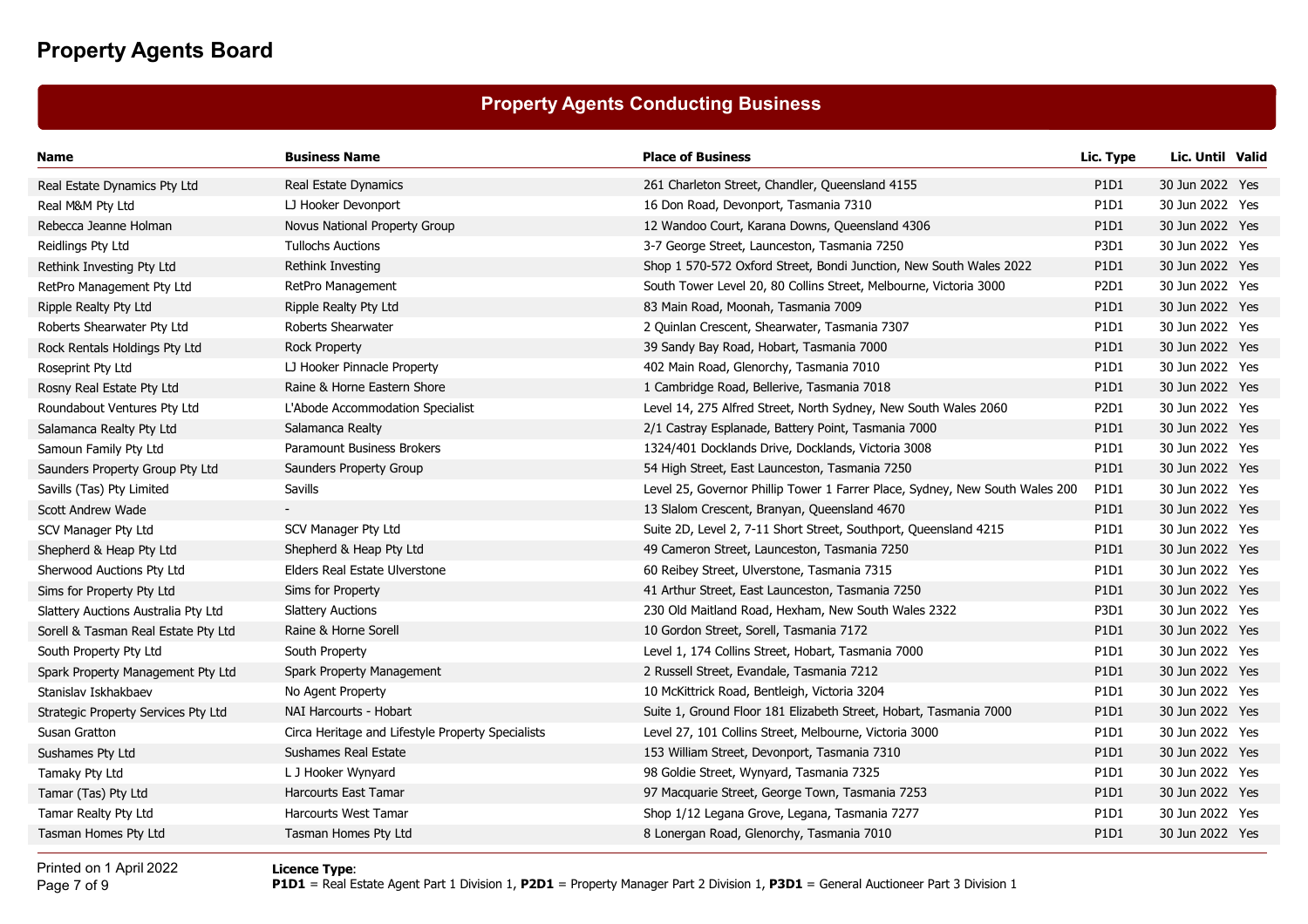## **Property Agents Conducting Business**

| Name                                            | <b>Business Name</b>                     | <b>Place of Business</b>                                          | Lic. Type                     | Lic. Until Valid      |  |
|-------------------------------------------------|------------------------------------------|-------------------------------------------------------------------|-------------------------------|-----------------------|--|
| Tasmania Select Property Pty Ltd                | Tasmania Property Sales                  | 3/187 Steele Street, Devonport, Tasmania 7310                     | P1D1                          | 30 Jun 2022 Yes       |  |
| Tasmanian Business Exchange Pty Ltd             | Finn Business Sales - Tasmania           | 103 Campbell Street, Hobart, Tasmania 7000                        | P1D1                          | 30 Jun 2022 Yes       |  |
| Tasmanian Rural Property Pty Ltd                | Ruralco Property Tasmania                | 16 Charles Street, Launceston, Tasmania 7250                      | P1D1                          | 30 Jun 2022 Yes       |  |
| Team Eview Pty Ltd                              | Team Eview Pty Ltd                       | 463 Nepean Highway, Frankston, Victoria 3199                      | P1D1                          | 30 Jun 2022 Yes       |  |
| That's Howe Pty Ltd                             | <b>Harcourts St Helens</b>               | 38 Quail Street, St Helens, Tasmania 7216                         | P1D1                          | 30 Jun 2022 Yes       |  |
| The Accommodation Group (TAG) Pty Ltd           | The Accommodation Group (TAG) Pty Ltd    | 36 Lantana Avenue, Newstead, Tasmania 7250                        | P2D1                          | 30 Jun 2022 Yes       |  |
| The Hart Group (Tas) Pty Ltd                    | McGrath Launceston                       | 83 Frankland Street, Launceston, Tasmania 7250                    | P1D1                          | 30 Jun 2022 Yes       |  |
| The Property Culture Pty Ltd                    | The Property Culture Pty Ltd             | 13/5 Main Street, Huonville, Tasmania 7109                        | P1D1                          | 30 Jun 2022 Yes       |  |
| The Property People (Tas) Pty Ltd               | <b>Nest Property</b>                     | 82 Harrington Street, Hobart, Tasmania 7000                       | P1D1                          | 30 Jun 2022 Yes       |  |
| Three Twelve Industries Pty Ltd                 | Hudson 365                               | 1-101 Oldaker Street, Devonport, Tasmania 7310                    | P1D1                          | 30 Jun 2022 Yes       |  |
| Tiehui Jiang                                    | Real Estate Yourself                     | 15/256 River Avenue, Carramar, New South Wales 2163               | P1D1                          | 30 Jun 2022 Yes       |  |
| TKT (Tas) Pty Ltd                               | Harrison Agents Hobart                   | 1st Floor, 22 Salamanca Place, Battery Point, Tasmania 7004       | P1D1                          | 30 Jun 2022 Yes       |  |
| TM Insight Operations Pty Ltd                   | <b>TMX Global</b>                        | Level 4, 101 Moray Street, South Melbourne, Victoria 3205         | P1D1                          | 30 Jun 2022 Yes       |  |
| Tregonna Pty Ltd                                | Charlotte Peterswald Property Management | 14 Magnet Court, Sandy Bay, Tasmania 7005                         | P1D1                          | 30 Jun 2022 Yes       |  |
| Trevor (Trev) Edward Rawlings                   | Rawlings Real Estate                     | 16 Blackwood Parade, Burnie, Tasmania 7320                        | P1D1                          | 30 Jun 2022 Yes       |  |
| Ukiyo Tas Pty Ltd                               | Property Circle Tas                      | 62 Gumbowie Drive, Port Sorell, Tasmania 7310                     | P <sub>1</sub> D <sub>1</sub> | 30 Jun 2022 Yes       |  |
| UrbanX Pty Ltd                                  | Jenkins & Co Property Tasmania           | 112B Hobart Road, Kings Meadows, Tasmania 7249                    | P1D1                          | 30 Jun 2022 Yes       |  |
| Veri (Tasmania) Pty Ltd                         | Harcourts Hobart                         | 32-34 Sandy Bay Road, Hobart, Tasmania 7000                       | P1D1                          | 30 Jun 2022 Yes       |  |
| Vicinity Real Estate Licence Pty Ltd            | Vicinity Real Estate Licence Pty Ltd     | Eastlands Shopping Centre Bligh Street, Rosny Park, Tasmania 7018 | P1D1                          | 30 Jun 2022 Yes       |  |
| View Hobart Pty Ltd                             | <b>View Hobart</b>                       | 33 Melville Street, Hobart, Tasmania 7000                         | P1D1                          | 30 Jun 2022 Yes       |  |
| View Newstead Pty Ltd                           | <b>View Launceston</b>                   | 219 Charles Street, Launceston, Tasmania 7250                     | P1D1                          | 30 Jun 2022 Yes       |  |
| View Shoreline Pty Ltd                          | View Shoreline                           | 47a High Street, Oatlands, Tasmania 7021                          | P1D1                          | 30 Jun 2022 Yes       |  |
| View St Helens Pty Ltd                          | View St Helens                           | 41A Cecilia Street, St Helens, Tasmania 7216                      | P1D1                          | 30 Jun 2022 Yes       |  |
| View Wynyard Pty Ltd                            | View Wynyard                             | 70 Goldie Street, Wynyard, Tasmania 7325                          | P1D1                          | 30 Jun 2022 Yes       |  |
| Webb & Woodiwiss Pty Ltd                        | Webb & Woodiwiss Livestock Marketing     | 280 Glenore Road, Whitemore, Tasmania 7303                        | P3D1                          | 30 Jun 2022 Yes       |  |
| West Coast Real Estate Professionals Pty<br>Ltd | <b>Harcourts West Coast</b>              | 19 Agnes Street, Rosebery, Tasmania 7470                          | P1D1                          | 30 Jun 2022 Yes       |  |
| Wilton Investments (Vic) Pty Ltd                | Solid Real Estate                        | 21040 Tasman Highway, Chain of Lagoons, Tasmania 7215             | P <sub>1</sub> D <sub>1</sub> | 30 Jun 2022 Yes       |  |
| Win Em All Pty Ltd                              | <b>Homelands Property</b>                | 52A Main Street, Huonville, Tasmania 7109                         | P1D1                          | 30 Jun 2022 Yes       |  |
| Wolf Real Estate Pty Ltd                        | Wolf Property Management                 | 210 Elizabeth Street, Hobart, Tasmania 7000                       | P1D1                          | 30 Jun 2022 Yes       |  |
| Yabonza Australia Pty Ltd                       | Yabonza                                  | 50 Miller Street, North Sydney, New South Wales 2060              | P1D1                          | 30 Jun 2022 No        |  |
| Zaceden Investments Pty Ltd                     | My Coast Realty                          | 68 Best Street, Devonport, Tasmania 7310                          | P1D1                          | 30 Jun 2022 Yes       |  |
| Zero Commission Real Estate Today Pty<br>l td.  | Zero Commission Real Estate Today        | 36 Ross Street, Beauty Point, Tasmania 7270                       | P1D1                          | 30 Jun 2022 <b>No</b> |  |

Printed on 1 April 2022Page 8 of 9